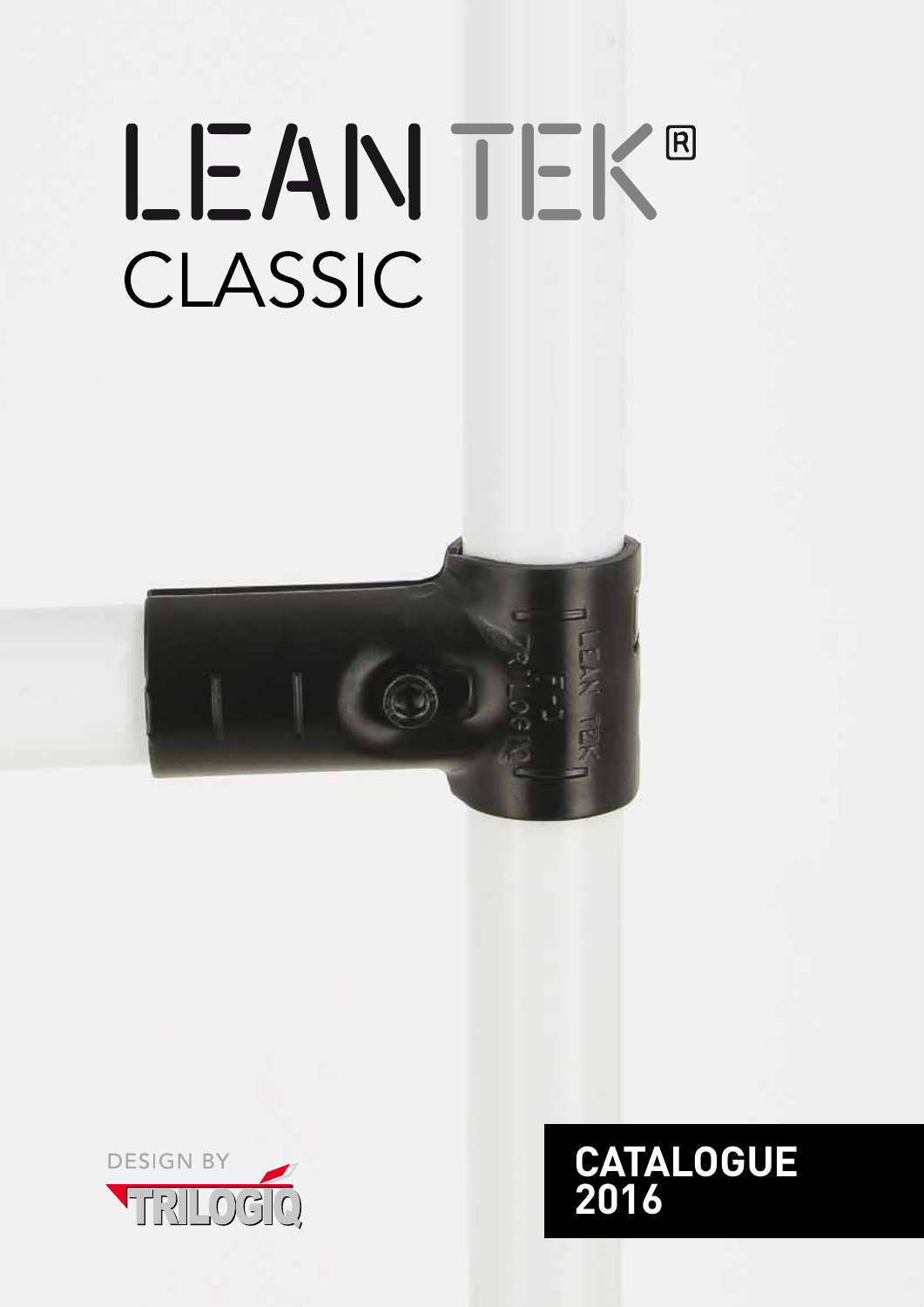# LEANTEK® CLASSIC

Trilogiq reintroduces their steel range as LEANTEK Classic which is also available in ESD. TRILOGIQ products are manufactured in France and have been selling worldwide for over 16 years.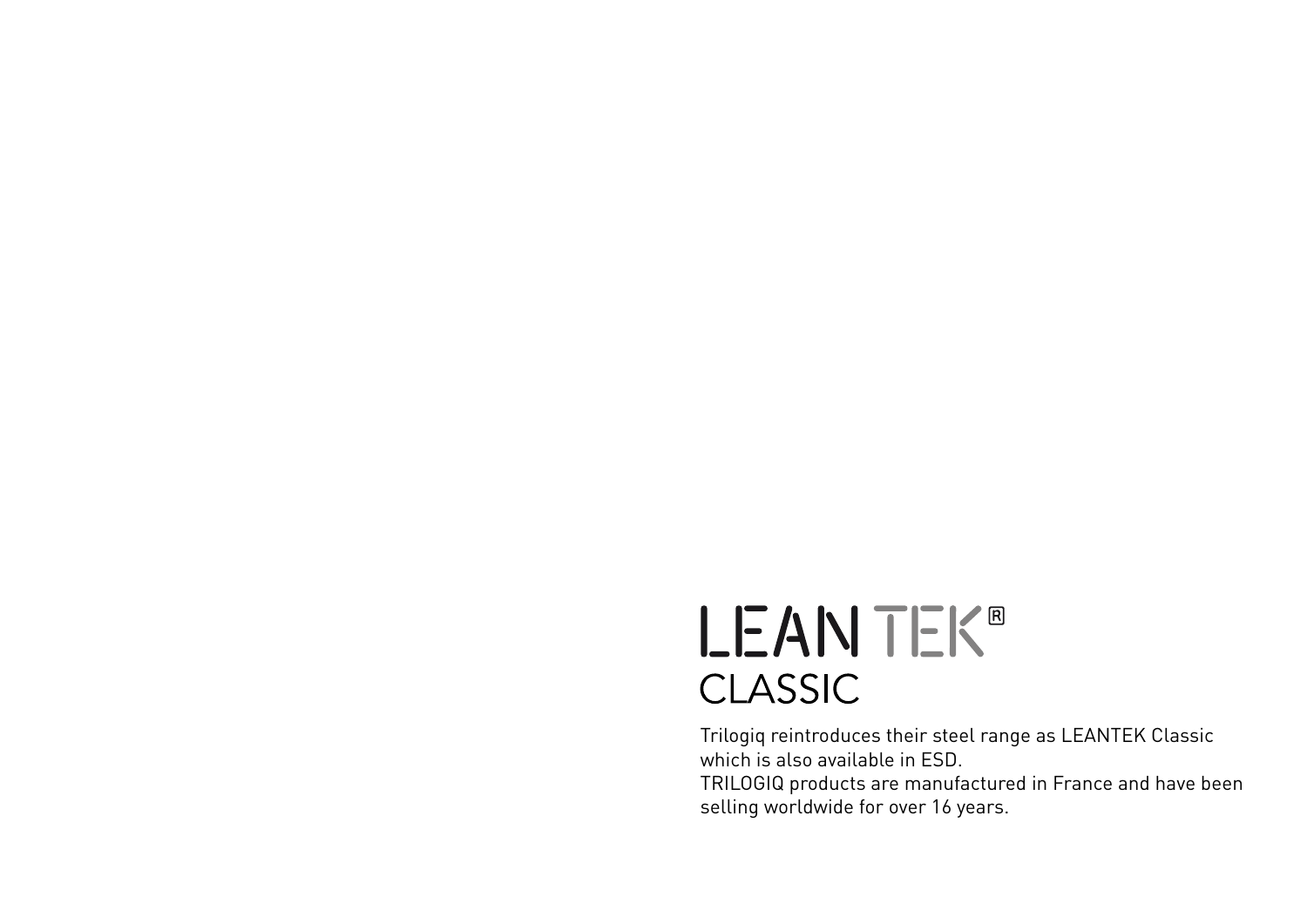

F-A 90° INNER CORNER BRACKET



180° STRAIGHT BRACKET



F-C 270° OUTER CORNER BRACKET

F-D

90° STANDARD T-BRACKET





F-F





 $F-I2$ PARALLEL TUBE BRACKET (To fit over 2 brackets)



STANDARD ADJUSTABLE ANGLE BRACKET (Part A) F-G





F-H MULTIFUNCTION BRACKET







F-QA PANEL SUPPORT (Part A)

90° ANGLE BRACKET WITH PANEL SUPPORT

FD-2 90° T-BRACKET (To fit over a bracket)



F-90 90° LOW PROFILE T-BRACKET



F-I3 PARALLEL TUBE BRACKET (To fit over 1 tube and 1 bracket)







MULTIFUNCTION BRACKET



CASTORS FEET AND MOUNTING PLATES ACCESSORIES **SCREWS** 



FH-2 (To fit over a bracket)





F-L 60 60° ANGLE BRACKET



F-K DOUBLE ADJUSTABLE ANGLE BRACKET





F-L 45 45° ANGLE BRACKET





F-P MULTIFUNCTION BRACKET



F-T END TO END ADJUSTABLE ANGLE BRACKET

F-L90



CLASSIC

LEANTEK®



### BRACKETS TO FIT 33MM TUBE OR OVER LEANTEK CLASSIC BRACKETS - Boxes of 50 pieces





F-V3 F-I SLIDING

F-V1 F-D SLIDING



F-V4 F-12 SLIDING (1 Tube Fixed)



F-V2 F-H SLIDING

### SLIDING BRACKETS - Boxes of 50 pieces



## LEANTEK® CLASSIC

BRACKETS TUBES ROLLER TRACK GUIDES

CASTORS FEET AND MOUNTING PLATES ACCESSORIES SCREWS

BRACKETS

TUBES

ROLLER TRACK

GUIDES

### BRACKETS TO FIT 28.6MM STEEL TUBES - Boxes of 50 pieces

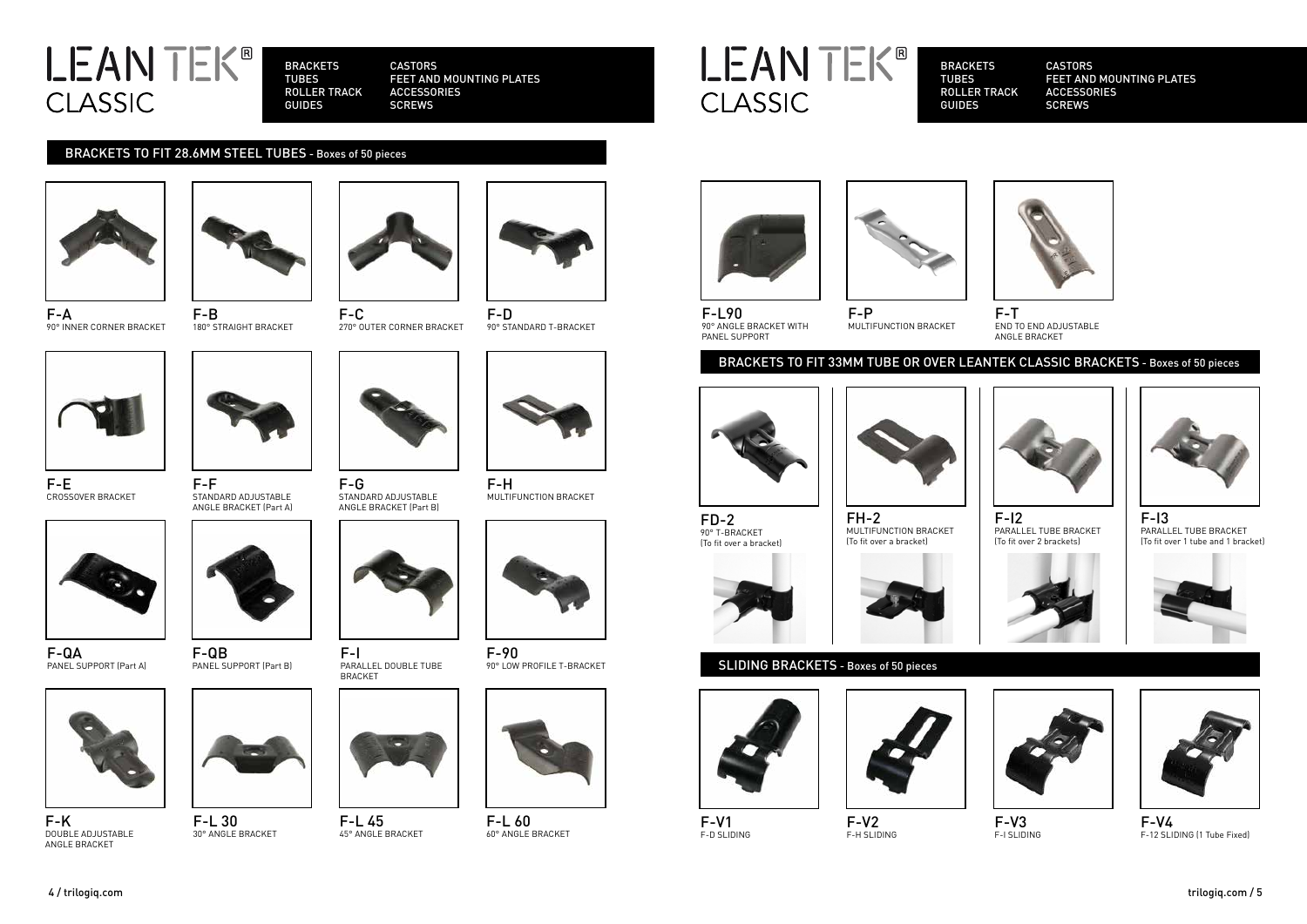6 / trilogiq.com trilogiq.com / 7



F-A ESD 90° INNER CORNER BRACKET



F-B ESD 180° STRAIGHT BRACKET



F-C ESD 270° OUTER CORNER BRACKET





F-E ESD CROSSOVER BRACKET











F-H ESD MULTIFUNCTION BRACKET



F-QA ESD PANEL SUPPORT (Part A)





F-QB ESD PANEL SUPPORT (Part B)



F-90 ESD 90° LOW PROFILE T-BRACKET









F-K ESD DOUBLE ADJUSTABLE ANGLE BRACKET

CASTORS FEET AND MOUNTING PLATES ACCESSORIES **SCREWS** 



F-L30 ESD 30° ANGLE BRACKET



F-L 45 ESD 45° ANGLE BRACKET



F-L 60 ESD 60° ANGLE BRACKET





F-T ESD END TO END ADJUSTABLE ANGLE BRACKET

### ESD BRACKETS TO FIT 28.6MM STEEL TUBES - Boxes of 50 pieces

ROLLER TRACK SUPPORT WITH







F-M2 ROLLER TRACK SUPPORT WITH END STOP





F-M3 ROLLER TRACK SUPPORT WITH HIGH END STOP



### ROLLER TRACK SUPPORT BRACKETS - Boxes of 50 pieces







**COMPOSITE**



F-M2







## LEANTEK® CLASSIC

BRACKETS TUBES ROLLER TRACK GUIDES

CASTORS FEET AND MOUNTING PLATES ACCESSORIES SCREWS

## LEANTEK® CLASSIC

BRACKETS TUBES ROLLER TRACK GUIDES

### Try these brackets in composite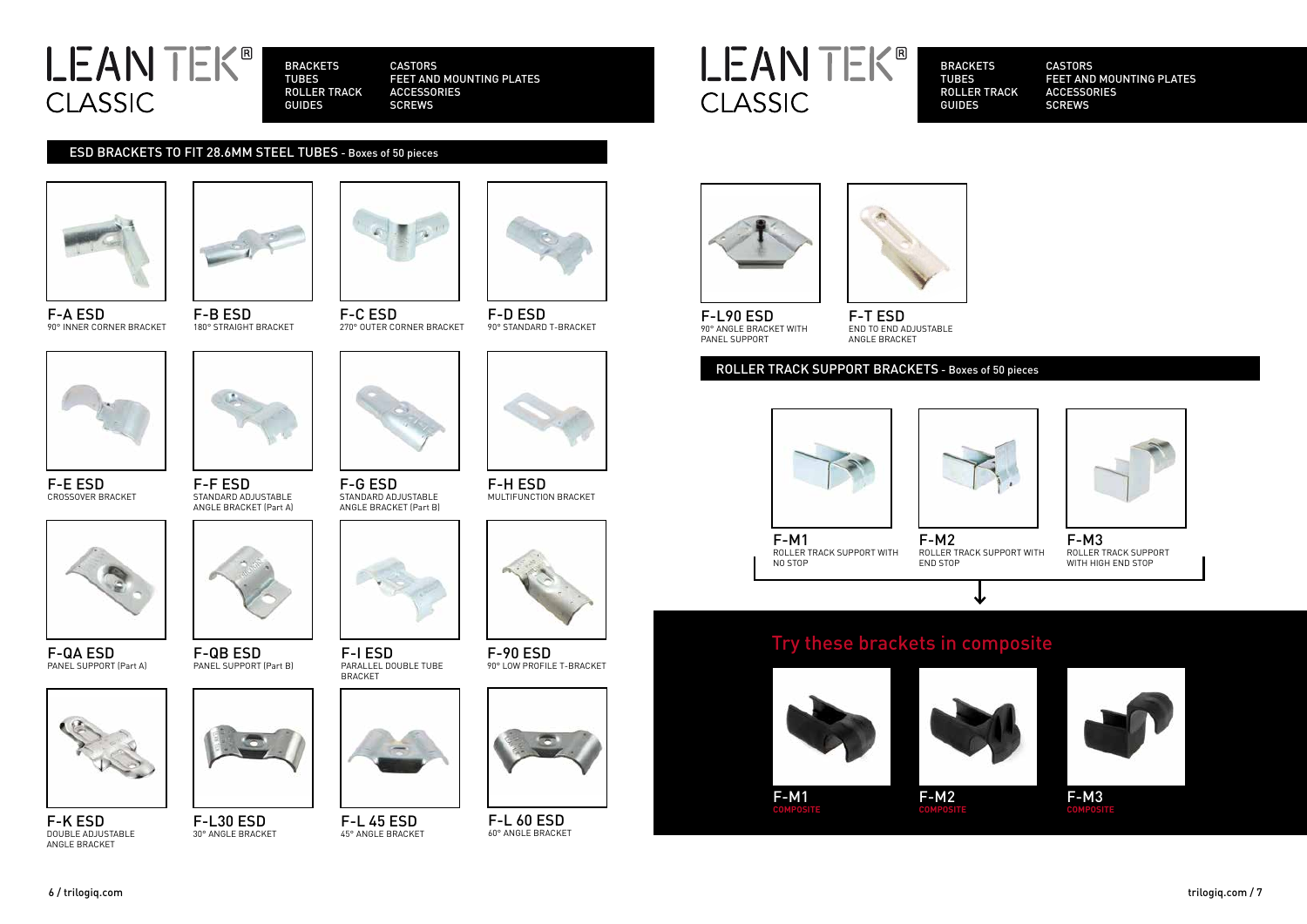

F-M8 TUBE SUPPORT WITH NO STOP



F-M8 S TUBE SUPPORT WITH END STOP



F-M5 200mm EXTENSION FOR ROLLER TRACK



F-M6 INTERMEDIATE ROLLER TRACK SUPPORT



F-M17 PANEL SUPPORT





F-M13 INTERMEDIATE TUBE SUPPORT



F-M10 BRIDGE SUPPORT FOR TUBE AND ROLLER TRACK FOR TUBE FOR TUBE SAME RAND ROLLER TRACK STRACK STRACK STRACK STRACK STRACK STRACK STRACK STRACK STRACK STRACK STRACK STRACK STRACK STRACK STRACK STRACK STRACK STRACK STRACK STRACK STRACK STRACK STRACK STR



F-M16 ADJUSTABLE ANGLE ROLLER TRACK SUPPORT

F-M15 TUBE SUPPORT WITH HIGH END STOP



F-M11 FLEXIBLE BRIDGE SUPPORT FOR TUBE





F-M12 BRIDGE SUPPORT FOR TUBE





F-M9 FLEXIBLE BRIDGE SUPPORT FOR TUBE AND ROLLER TRACK



WHITE **STEEL** TUBE (1.5mm Wall thickness, 28.6mm Diameter, 4000mm Length)

### CASTORS FEET AND MOUNTING PLATES ACCESSORIES **SCREWS**



COLOUR **STEEL** TUBE (1.5mm Wall thickness, 28.6mm Diameter, 4000mm Length)

T2-400 COLOUR T2-400 ESD BLACK **STEEL** TUBE (1.5mm Wall thickness, 28.6mm Diameter, 4000mm Length)



(2mm Wall thickness, 28.6mm Diameter, 4000mm Length)



(2mm Wall thickness, 28.6mm Diameter, 4000mm Length)



**STAINLESS STEEL** TUBE (Grade 201, 1.2mm Wall thickness, 28.6mm Diameter, 4000mm Length)



PVC COATED **ALUMINIUM** TUBE PVC COATED **ALUMINIUM** TUBE PVC COATED **ALUMINIUM** TUBE T2-400 AG GREY (2mm Wall thickness, 28.6mm Diameter, 4000mm Length)

### TUBE, ROLLER TRACK, GUIDE - Sold individually

**ALUMINIUM**

colour on request

## LEANTEK® **CLASSIC**

BRACKETS TUBES ROLLER TRACK GUIDES

**CASTORS** FEET AND MOUNTING PLATES ACCESSORIES **SCREWS** 

Ζ



BRACKETS TUBES ROLLER TRACK GUIDES



F-M4 ROLLER TRACK

 $\boldsymbol{\nu}$ 

BRIDGE SUPPORT FOR **A COMING SOON GT-M4 & GR-M4** 

INNOVATION: Combine 2 components to create 6 functions





GT-M4 GR-M4

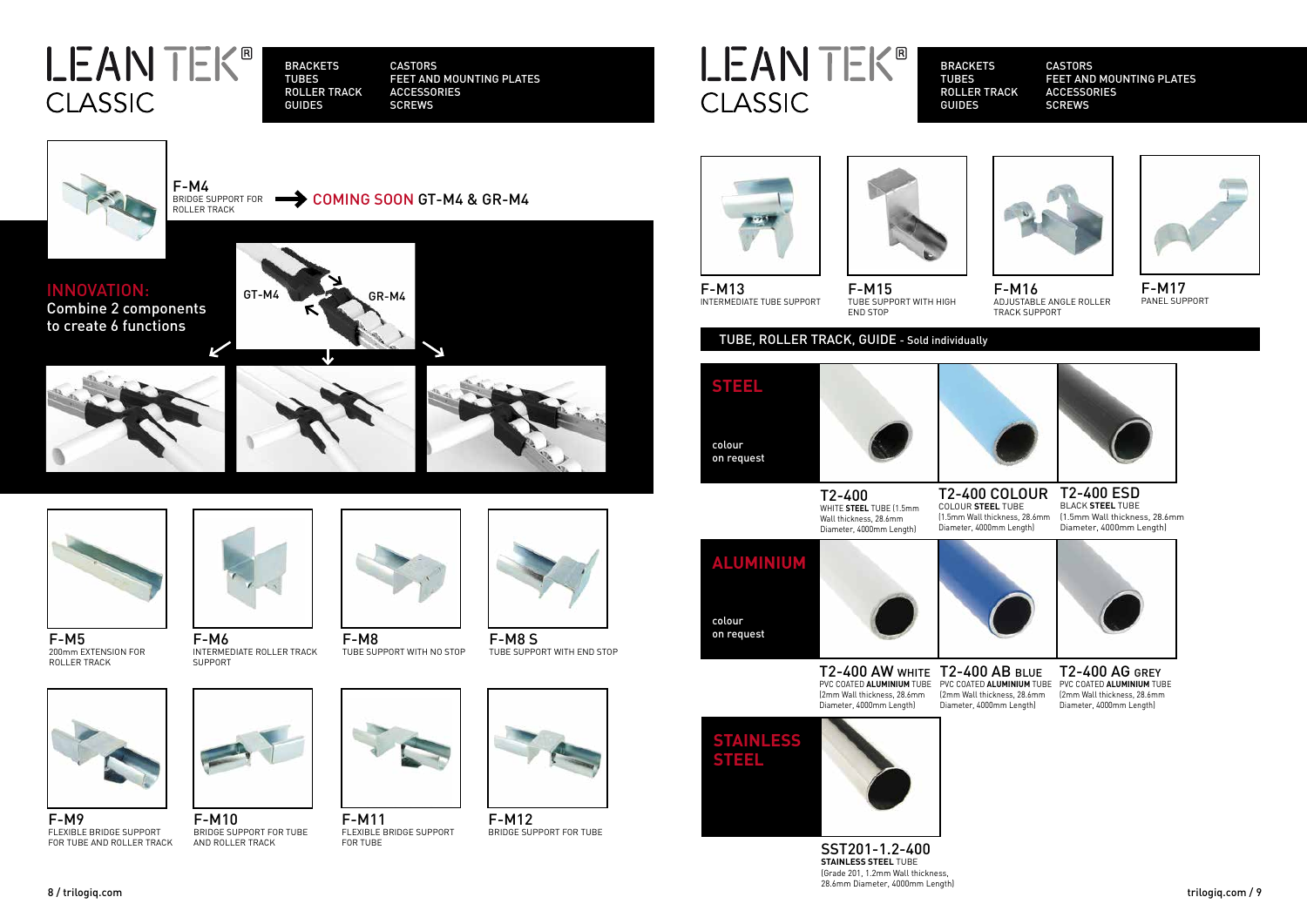

GC WHITE CENTRAL GUIDE (400cm)



GL-10 WHITE LATERAL GUIDE - 10mm FROM EDGE OF TRACK (400cm)



GL-50 WHITE LATERAL GUIDE - 50mm FROM EDGE OF TRACK (400cm)



ROLLER TRACK WITH BLACK

WHEELS (400cm)

## COMPOSITE CASTERS - 100MM DIAMETER - 100KG LOAD

CT-100 B BLACK INSERT - SWIVEL CASTOR WITH BRAKE

PLATE MOUNTED - FIXED CASTOR

CP-100 S BLACK PLATE MOUNTED - SWIVEL CASTOR



PLATE MOUNTED - SWIVEL CASTOR WITH BRAKE



CT-100 BLACK INSERT - SWIVEL CASTOR





GT-P BLACK / GT-P ESD CP-100 BLACK CASTOR FIXING STRAP



CTS-100 BLACK INSERT - SWIVEL CASTOR FOR SST (Larger Insert)



CTS-100 B BLACK INSERT - SWIVEL CASTOR WITH BRAKE FOR SST (Larger Insert)

CASTORS FEET AND MOUNTING PLATES **ACCESSORIES SCREWS** 

- AVAILABLE IN GREY AND IN ESD ·

FEET, MOUNTING PLATES AND ACCESSORIES

### CASTORS FEET AND MOUNTING PLATES **ACCESSORIES SCREWS**



YT- R / YT-R ESD RIGHT CASTOR CORNER PLATE (Fixings and castors not included)

## LEANTEK® CLASSIC



LEFT CASTOR CORNER PLATE



YT-L / YT-L ESD (Fixings and castors not included)





P-A / P-A ESD ADJUSTABLE FOOT SET



P-AM ADJUSTABLE FOOT SET FOR SST (Larger Insert)



F-2B LEVELLING BUSH





G-4 END CAP



F-3 SNAP ON PANEL SUPPORT AND LABEL HOLDER STRIP

PS-M

METAL FIXED FOOT









G-5 RING FOR TRANSPARENT LABEL HOLDER (LS-150)



LS-150 TRANSPARENT LABEL HOLDER (30mm Height, 1500mm Length)



F-6B LABEL HOLDER (70mm Length)

F-12 SNAP ON PANEL SUPPORT



RUBBER FOOT



BTR-G ALLEN KEY



## LEANTEK® CLASSIC

BRACKETS TUBES ROLLER TRACK GUIDES

BRACKETS TUBES ROLLER TRACK GUIDES





F-7 SLIDING RING FOR F-V BRACKETS





KIT OF 4 SCREWS, WASHERS AND NUTS FOR MOUNTING YT-L/R S 1 M6x28 - BLACK NUT AND BOLT

AND GT-P



M6x28 - NUT AND BOLT



S 2 4x5 GRUB SCREW FOR F-M1,2+3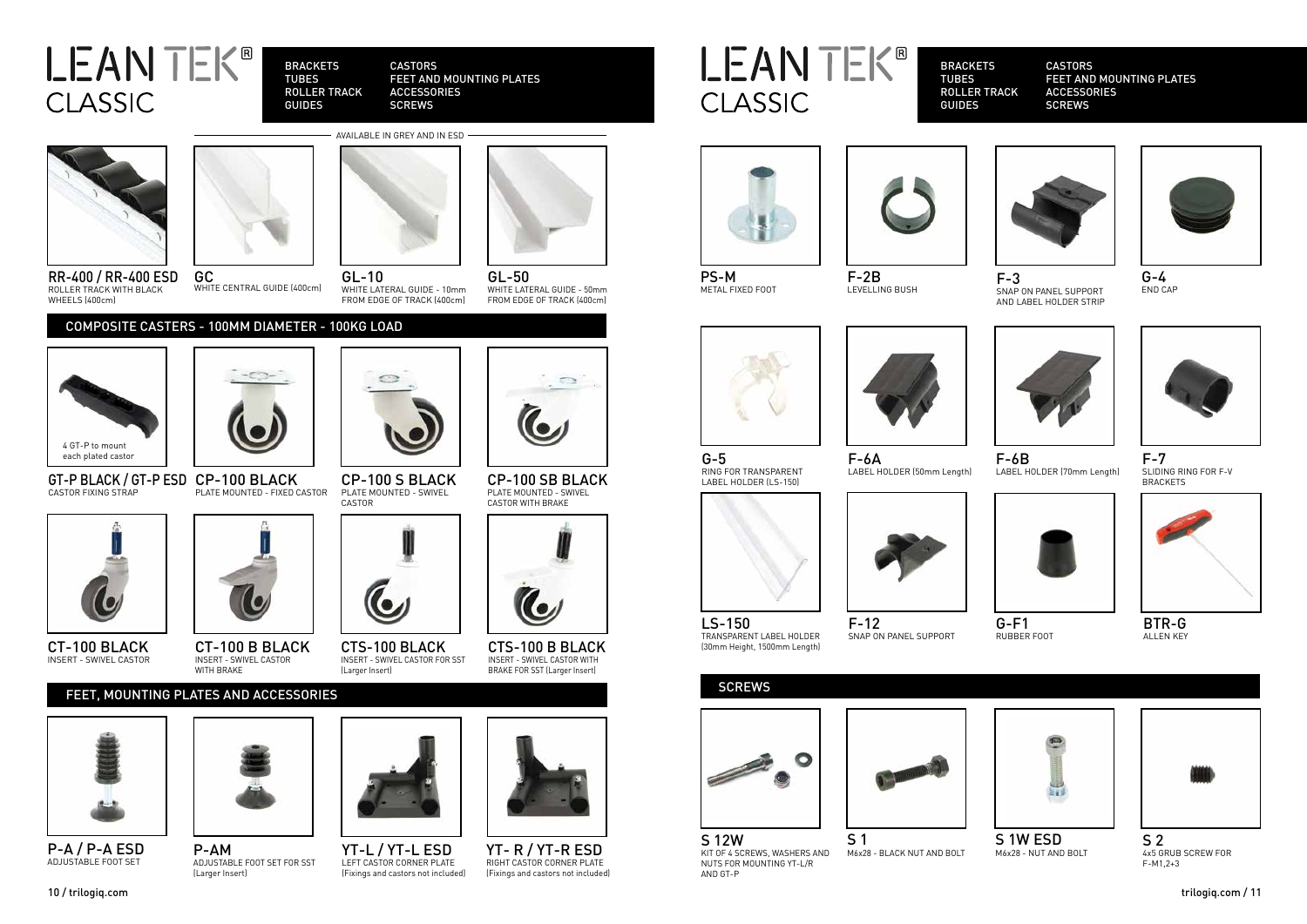## Trilogiq Automated Guided Vehicle

Our customers recognize the AGV expertise we've been developing since 2008, and are confident in our project teams, who manage the complete integration of Graphit solutions with AGV's.

## Trilogiq: Manufacturer of SHADOW BOARDS

Shadow boards are ideal for storing tools and accessories to fulfil the requirements of 5S perfectly. All shadow boards are made-to-measure once parts or dimensions have been received.





CARTS FLOW RACKS WORK PLACE



## LEANTEK® **CLASSIC**

AGV SHADOW BOARDS



### Creative Project Teams

A QUESTION? A QUOTE? Do not hesitate to contact us 01295 277791 / sales@tubeandbracket.com

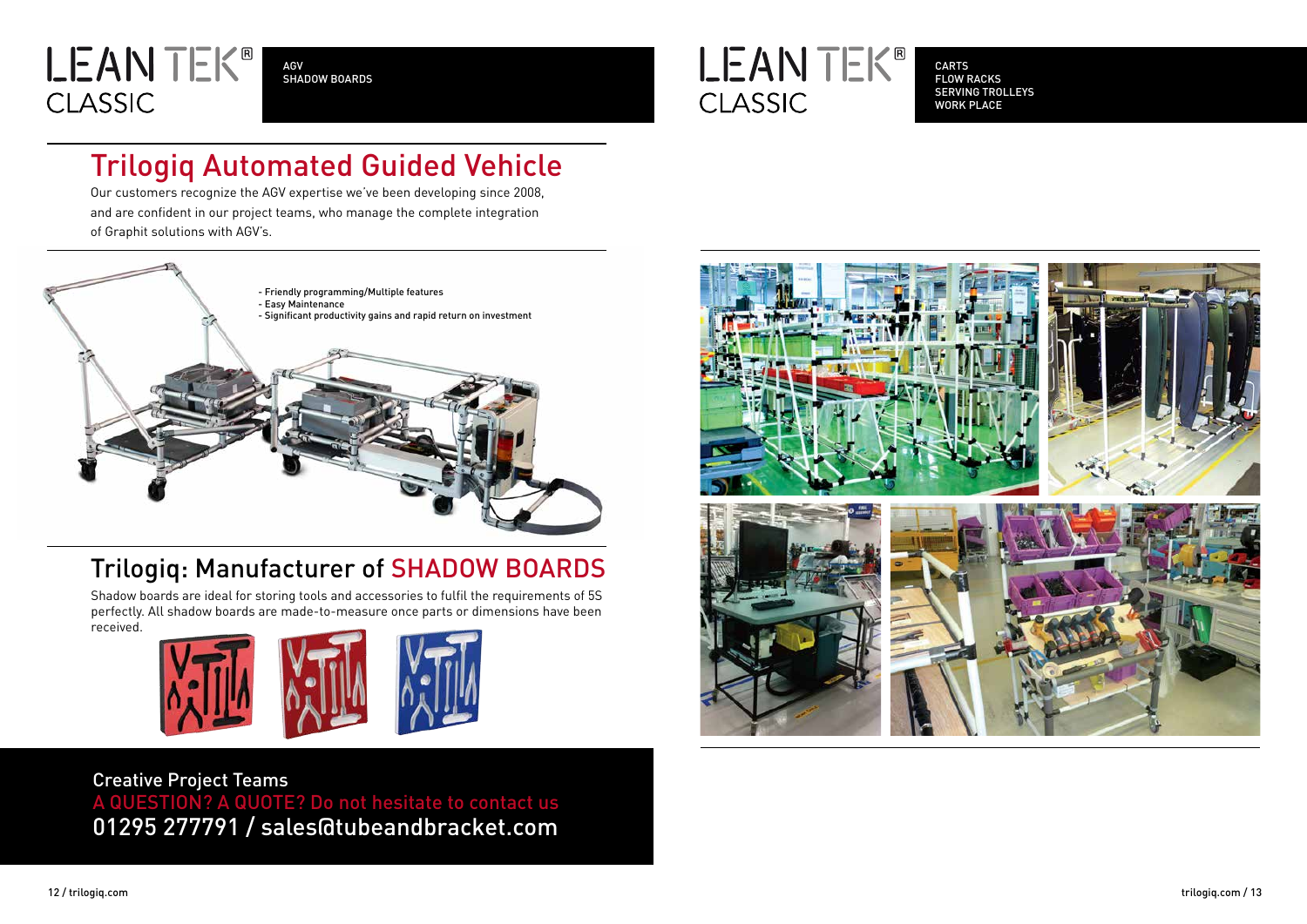### FRENCH COMPANY SINCE 1992

Products LEANTEK Classic, LEANTEK 2, GRAPHIT BLACK and GRAPHIT are manufactured in TRILOGIQ factories in Saint-Ouen-l'Aumône in France. TRILOGIQ has a global reach of 19 countries so availability, provisioning and delivery are optimized.

- **1** Extrusion of steel and aluminium tubes
- **2** Roller track production unit
- **3** Guide production unit
- **4** Injection presses
- **5** Trilogiq plants
- **6** Steel coils





5 rue St Simon Parc d'Activités du Vert Galant CS 70001 - Saint-Ouen-l'Aumône 95046 Cergy Pontoise Cedex Tél. : +33(0)1 34 30 74 74 info@trilogiq.com